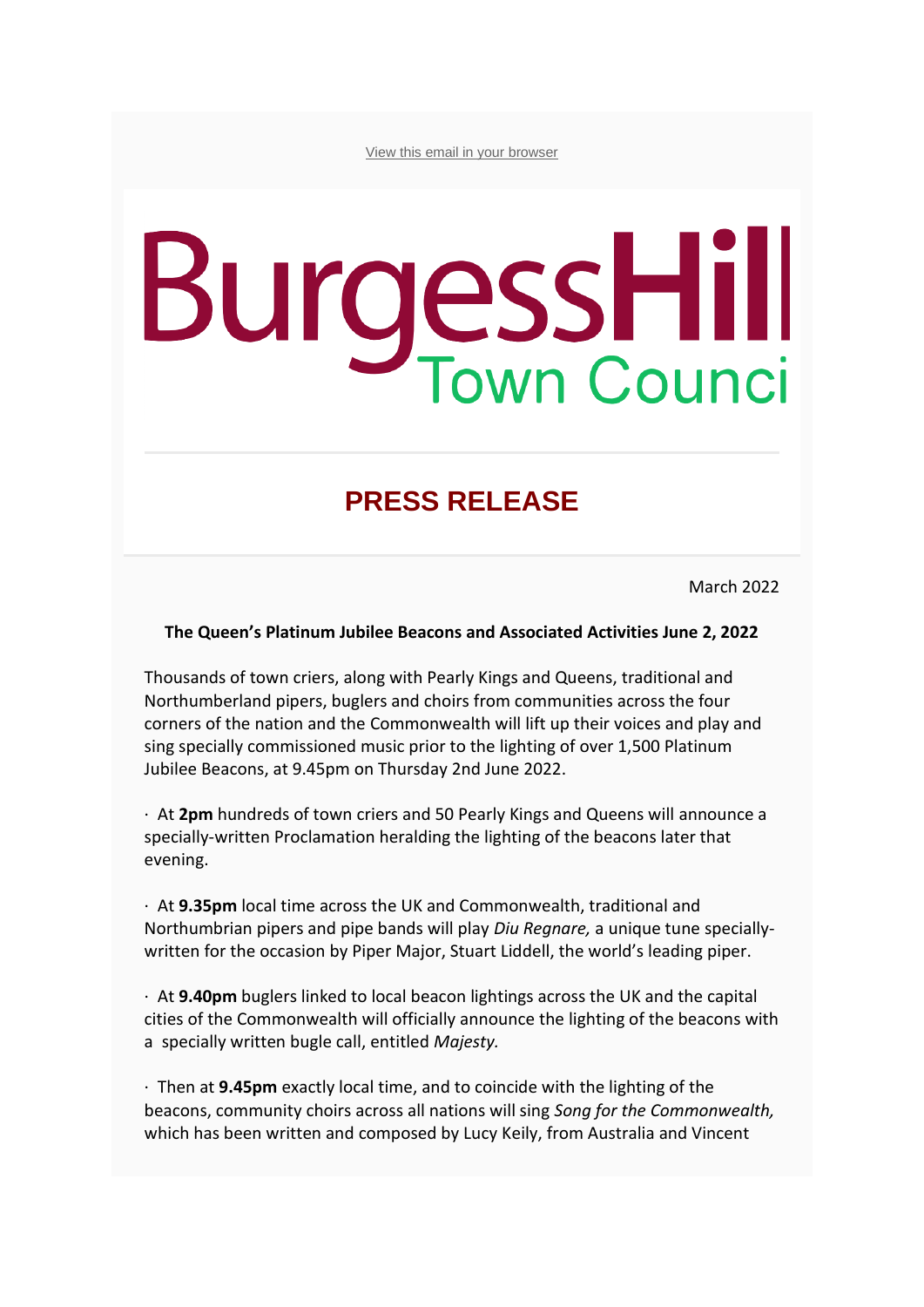### Atueyi Chinemelu from Nigeria.

## **Bruno Peek LVO OBE OPR, Pageantmaster of The Queen's Platinum Jubilee Beacons, said:**

"Building on a long tradition of lighting beacons to mark significant royal celebrations, over 1,500 Platinum Jubilee Beacons will be lit across the UK and Commonwealth on the first evening of the four-day Jubilee Weekend (on Thursday 2nd June 2022). The Beacons will enable local communities to join together and pay tribute to Her Majesty as part of the official programme of events. "For the first time town criers, pipers, buglers and choirs from the UK and the Commonwealth will come together to join in the celebrations in their own individual and special way. It is wonderful to see the range of support for beacon lighting which will highlight both the diversity and the unity of the nation. The Queen has lit up our lives for seventy years through her dedicated service and commitment. We would like to light up the nation and the Commonwealth in her honour.'

**The Most Revd Justin Welby, Archbishop of Canterbury said**, " I warmly encourage Christians and church choirs throughout the country to join in singing the *Song for the Commonwealth* at 9.45pm on June 2, 2022 as The Queen's Jubilee Beacons are lit throughout the United Kingdom, Channel Islands, Isle of Man, and in each of the capital cities of the Commonwealth. This will be a moment of remarkable celebration as we join together across different generations, denominations, faiths and communities all over the world in proper tribute to Her Majesty The Queen."

**Alan Hay, Chairman of The Royal Celtic Society, whose Patron is Her Royal Highness, The Princess Royal said**, "We recognise the enormous commitment Her Majesty, The Queen , has made in serving the Commonwealth and its people. We are delighted therefore to encourage all our members to participate in the Jubilee celebrations and our pipers to play *Diu Regnare,* composed by our member Stuart Liddell in honour of this historic event."

**Melanie Nightingale, Director, Military Wives Choirs said**, "Our network brings together over 70 choirs, united through the power of singing, and we look forward to sharing in this momentous celebration. It is only appropriate that this unique milestone in history is marked with music, the strength of which is evident. Our passion for singing is clear and we are honoured to make these performances in a special event for Her Majesty, The Queen's 70<sup>th</sup> year as our Monarch and Head of the Commonwealth on her Platinum Jubilee."

**Dr Nicola Brady, General Secretary, Churches Together in Britain and Ireland,** " We are delighted to support this initiative and we hope many choirs will take part as we give thanks for the service that Her Majesty has given over many decades